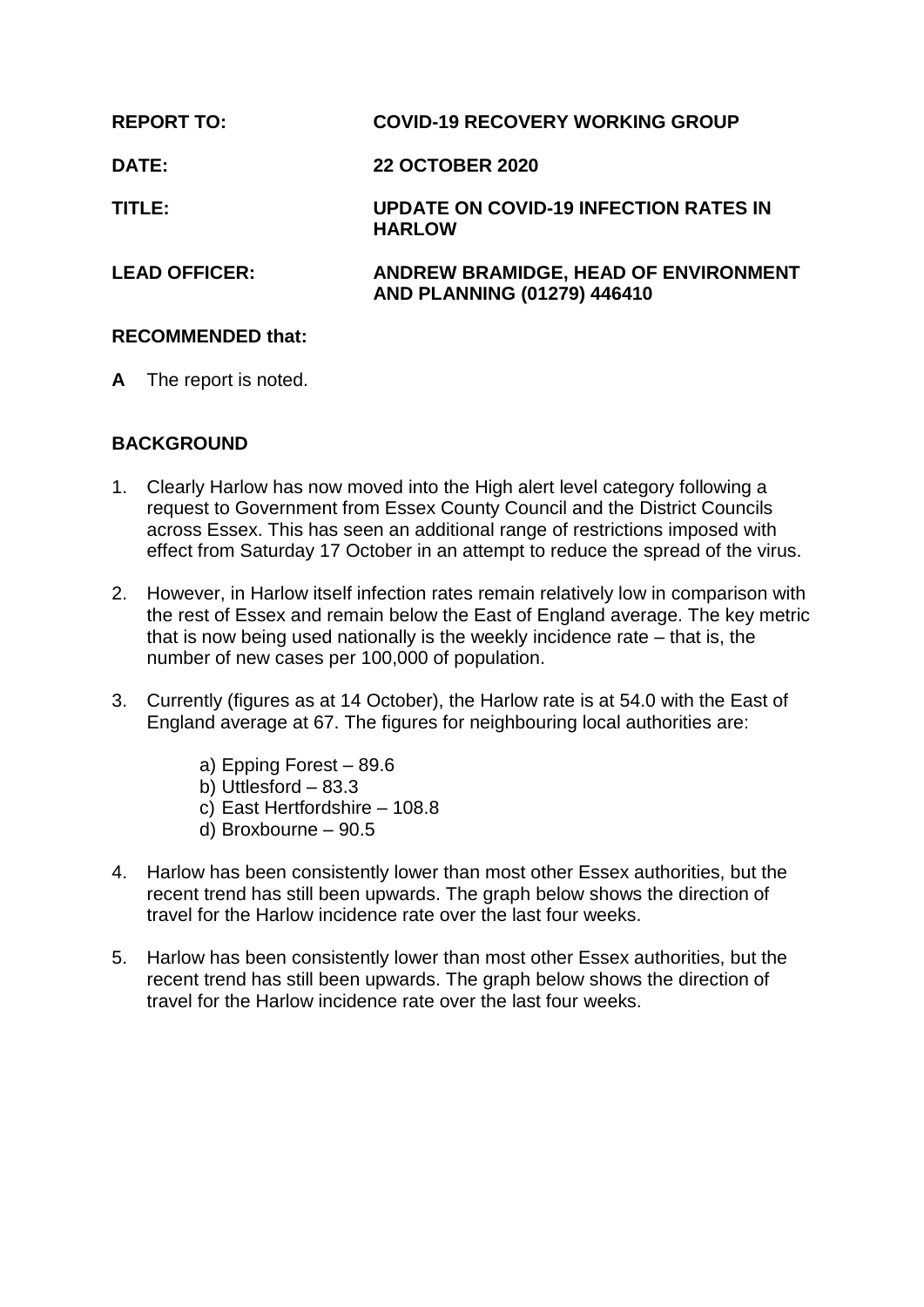

6. Public Health England also undertake a daily RAG rating of each local authority, based on the rate of increase in new infections and other measures such as hospital admissions. This is very changeable and a single day of new infection reports can change this dramatically. In the middle of September Harlow was rated as Amber which then quickly changed to Red, but by 9 October this had changed to Green and this has been maintained at the time of writing. Although infection rates are rising in Harlow, this has been less dramatic than in other authorities.

# **MITIGATION MEASURES**

- 7. Another significant feature of the daily reporting from Public Health England from the middle of September was the falling number of people being tested in Harlow – at the same time as infection rates were raising. There was concern that the actual situation in Harlow was being masked. Brian Keane, Chief Executive, held discussions with PHE and it was subsequently agreed to double the testing capacity in Harlow from 2 days a week to 4. In the last two weeks the Harlow testing rate (i.e. those tested per 100,000 of population) has risen from approximately 250 per week to approximately 300 per week, which is probably then resulting in the higher numbers of reported cases in Harlow.
- 8. The Council's communications messaging on Covid has been significantly focussed in recent weeks on the PHE 'Hands, Face, Space' campaign to inform residents of the measures they must continue to take.
- 9. The request to Government to move into Tier 2 has been prompted by the rising infections across Essex (albeit at a lower rate in Harlow at present) detailed above and the desire to avoid more serious outbreaks.
- 10. The October edition of Harlow Times is to focus extensively on the measure that residents need to take as well as on the recovery activity.